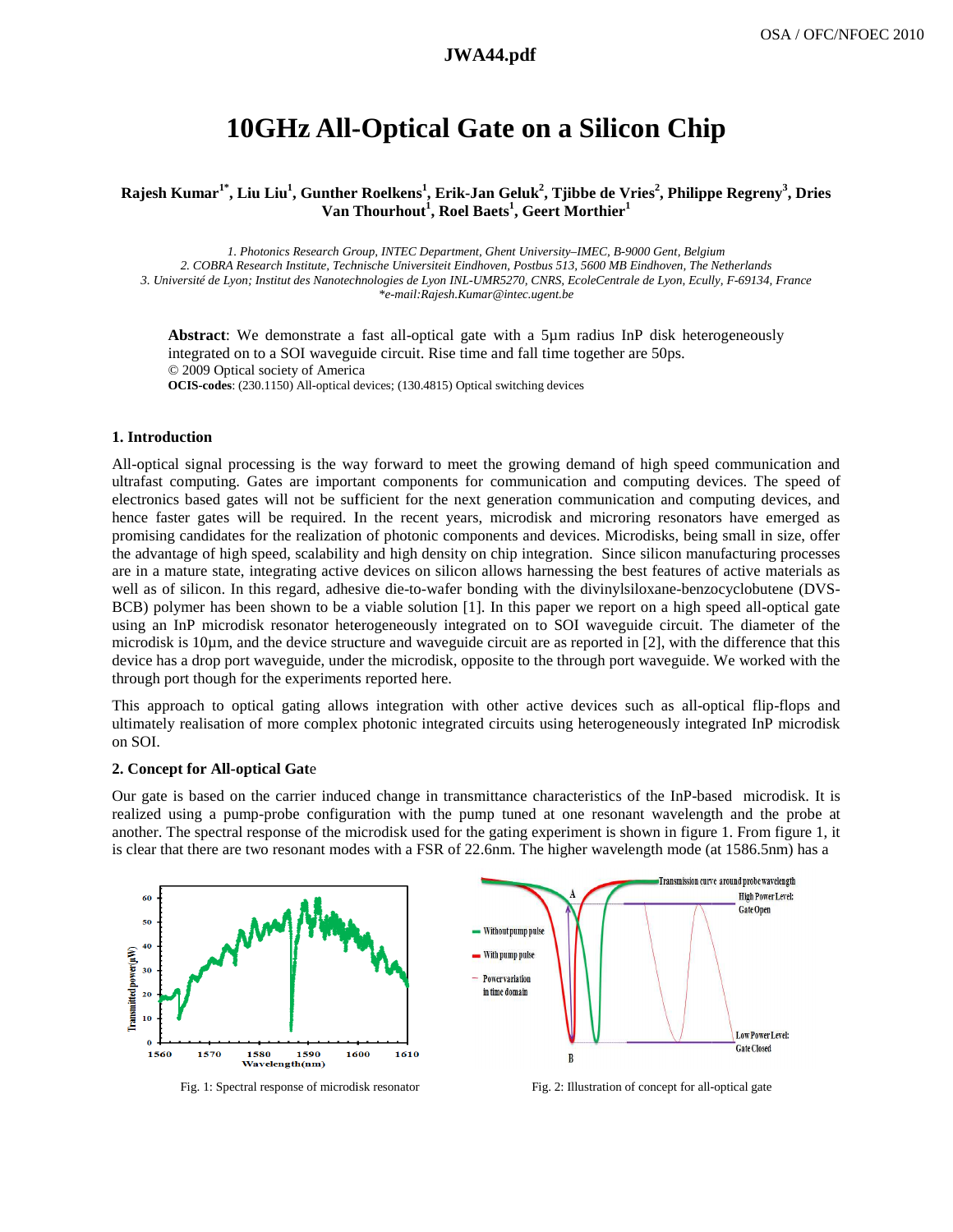# **a1294\_1.pdf JWA44.pdf**

higher extinction ratio than the lower wavelength mode (at 1563.9nm). Obviously, tuning the probe light around this wavelength will give a higher extinction ratio for the gate. The ripples in the spectral response of the microdisk are due to a Fabry-Perot resonance formed between the two grating couplers used for coupling to fiber. Figure 2 illustrates the concept of the all-optical gate. To realize gating, the probe power should be smaller and the pump power larger. The green curve represents the transmission characteristic of the microdisk around the probe wavelength in absence of the pump pulse. With the arrival of the pump pulse, the transmission curve shows a blue shift due to the generation of carriers causing a decrease in the refractive index. This is represented by the red curve. If the arrival of the pump pulse is periodic, then the transmission characteristic will shift from the green to the red curve and back. This sequence will keep repeating itself in accordance to the time period of the pump pulses. If prior to the arrival of the pump pulse, the probe light wavelength is set off the resonance, marked as 'A' in figure 2, then the output will be high and the gate will be in the open state. As the pump pulse arrives, the resonance will be blue shifted and the output of probe light will be low and the gate will be in closed state. This is marked as 'B' in figure 2. This way the power of the probe light will vary periodically in the time domain between points 'A' and 'B' from high to low and vice-versa.

The gating experiment was done using the pump and probe configuration as discussed above. Figure 3 shows the schematic of the experimental set-up used. Low power TE probe light tuned off the resonance, marked as 'A' in figure 2, from a CW tunable laser is injected in to the microdsik from the right side of the waveguide. The power of the probe light injected into the waveguide is  $170\mu$ W. Polarization controlling wheels (PCW) are used to control the polarization of the light. Using a circulator, the high intensity pump light from a short pulse source is injected into the microdisk from the left side of the waveguide. The average pump power in the waveguide is 4mW. The waveform of the short pulse used is plotted in figure 4. The drop port of the circulator is used to collect the probe light. The probe light obtained at the drop port of the circulator is amplified by an erbium doped fibre amplifier light. The probe light obtained at the drop port of the circulator is amplified by an erbium doped fibre amplifier (EDFA). A bandpass optical tunable filter, tuned around the wavelength of the probe light, is used to partl the spontaneous emission noise from the EDFA. Finally the probe light is fed into the optical scope.



#### **3. Results**

Measurements were performed keeping the microdisk biased at 0V and -1V. 7.5ps wide pump pulses with repetition rate of 10GHz and extinction ratio of more than 20dB, plotted on the left side in figure 5, were injected into the microdisk while the probe light was already injected to the microdisk. Note that the pulse width in figure 4 looks much wider than 7.5ps due to the limited resolution of the optical scope used to record it. The gate output corresponding to the pattern of the pump pulses is plotted on the right side of Figure 5 while the microdisk was under a reverse bias of  $-1V$ . The rise time and fall time is 8.5ps and 41.5ps respectively. The extinction ratio is 4.5dB. This low extinction ratio may be partly due to spontaneous emission noise from EDFA, and also due to the low extinction ratio of the transmittance characteristic of the microdisk itself. Biasing the microdisk reverse results a shorter fall time due to fast sweeping of the carriers out of active region of the microdisk by the electric field. A similar approach has been used for high speed all-optical modulation [3]. Under the same pump power and a higher value of the reverse bias no further improvement in fall time was seen. The high speed of the gate can be due to surface-state recombination at the side walls of the microdisk, along with a contribution from the reverse bias.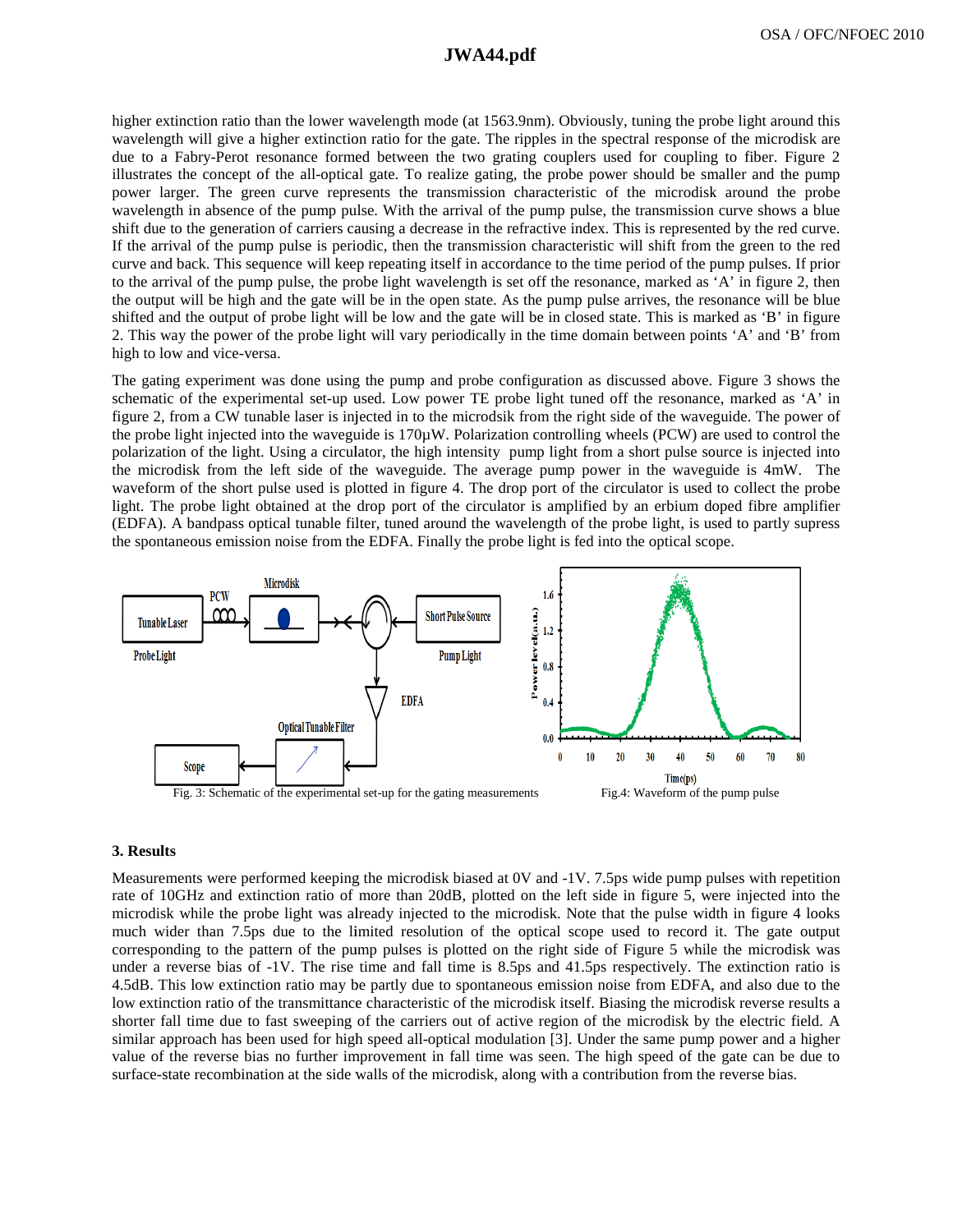

Fig. 5: Pump pulse pattern (left) and corresponding gate output (right)



Fig. 6: Transient response of gate output-rise (left) and fall edge (right)

## **4. Conclusion**

We have demonstrated a small size all-optical gate with an InP microdisk of  $10\mu$ m diameter working at a speed of 10GHz. On the basis of rise time and fall time measurements we estimate that this gate can work up till the speed of 20GHz.

### **Acknowledgement**

This work is supported by the European FP7 ICT-project HISTORIC, the Fund for Scientific Research Flanders (FWO), and the IAP-project "Photonics@be".

### **References**

[1] G. Roelkens, et al, "Adhesive bonding of InP/InGaAsP dies to processed silicon-on-insulator wafers using DVS-bis-bezocyclobutene," J. Electrochem. Soc.153, G1015-G1019 (2006).

[2] R. Kumar, et al., "An ultra-small, low-power all-optical flip-flop memory on a silicon chip", OFC 2010(submitted)

[3] S.F Preble, et al, "Ultrafast all-optical modulation on a silicon chip," Opt. Lett. 30, 2891-2893 ( 2005).